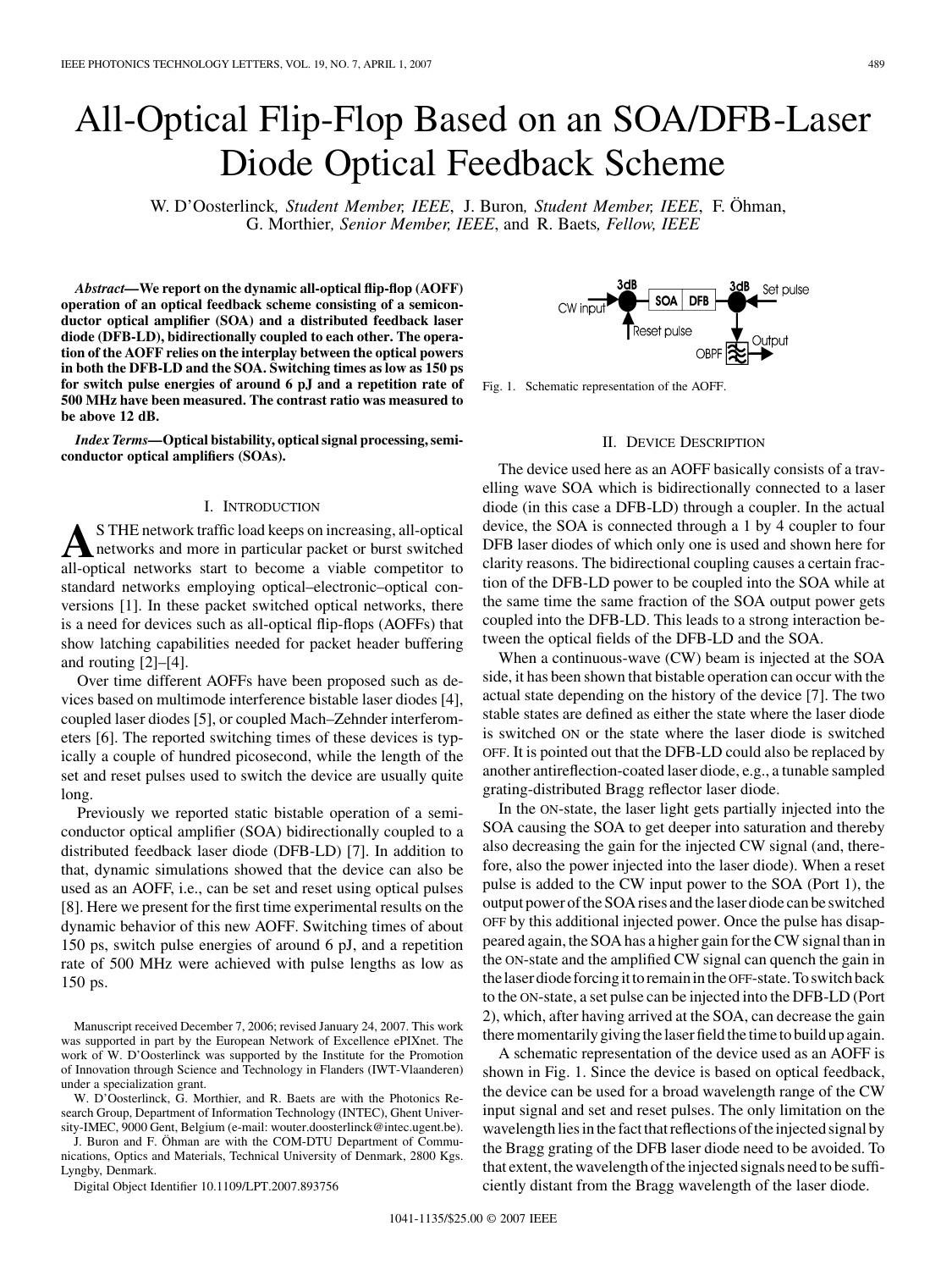<span id="page-1-0"></span>

Fig. 2. Static response of the laser output power as a function of the input power to the SOA.



Fig. 3. Example of a set or reset pulse of about 150 ps long.

## III. EXPERIMENTAL RESULTS

To determine a proper working point for the AOFF, the static response of the device was first investigated. In Fig. 2, the output power of the DFB-LD as a function of the CW input power into the SOA is shown. It can be seen that for a CW input power between 2.4 and 8.4 dBm, the device exhibits bistability with a contrast ratio between the two states of over 35 dB. The CW input power can be lowered by improving the fiber-to-chip coupling in future devices.

For the dynamic experiments, pulses as shown in Fig. 3 were generated using a 40-Gb/s modulator. From this pulse train, the set and reset pulses were obtained by using a 3-dB splitter. Both the set and reset pulses were then separately amplified by an erbium-doped fiber amplifier before being fed to the AOFF. The CW signal wavelength and the pulse wavelength were set at 1555 nm. The wavelength of the DFB-LD was 1538.7 nm. The drive current for the SOA was 103.5 mA and for the DFB-LD 101.4 mA. The output state of the AOFF is determined by the output power of the DFB-LD (after passing through an optical bandpass filter).

AOFF operation using 150-ps-long set and reset pulses with energies of 6.1 and 4.4 pJ, respectively, is shown in Fig. 4. The CW power was 4.4 dBm in this case. A contrast ratio of 12 dB can be observed. Here two set pulses (and also two reset pulses) are defined during each period of 6.4 ns. The first pulse occurs at the beginning of the period while the second one is generated 2 ns later (as can be seen in Fig. 4). The delay between the set and reset pulse was determined by the difference in path length to the front (SOA) and backside (DFB) of the device and was measured to be about 1.2 ns.

Looking in more detail at the actual switching of the device (Fig. 5), we note that a rise time of about 150 ps can be obtained.



Fig. 4. Dynamic AOFF operation for a CW input power of 4.4 dBm and using 150-ps-long set and reset pulses.



Fig. 5. Rise and fall time of the AOFF for a CW input power of 4.4 dBm and 150-ps-long set and reset pulses.



Fig. 6. Dynamic AOFF operation for a CW input power of 4.4 dBm and using 300-ps-long set and reset pulses.

The relaxation oscillation of the laser diode can be observed as well along the rising edge. The fall time is also measured to be around 150 ps. The rise and fall times of the device suggest that the flip-flop can be turned OFF and ON again in just 300 ps. The shortest realizable ON–OFF–ON cycle may be significantly longer for the flip-flop to remain bistable. The repetition rate measures the actually realized cycle switching rate. Here we report a cycle repetition rate of 500 MHz.

When using 300-ps-long pulses, for the same CW input power, switching between the two states of the AOFF can still be obtained as shown in Fig. 6. In this case, the required switching energies were 5.5 pJ for the set pulse and 7.5 pJ for the reset pulse. Again a repetition rate of 500 MHz between two set or reset pulses can be observed. The contrast ratio is in this case 12.7 dB.

When looking at [Fig. 7](#page-2-0), one can see that due to the longer pulses both the rise and fall time increase. The rise time is around 200 ps but the fall time increases significantly to about 250 ps. This might be due to the fact that the reset pulse first passes through the SOA, pushing it deeper into saturation, resulting in only a small initial change in the laser power that gets coupled back to the SOA. This small decrease of the laser power in turn causes only a small increase in the gain of the